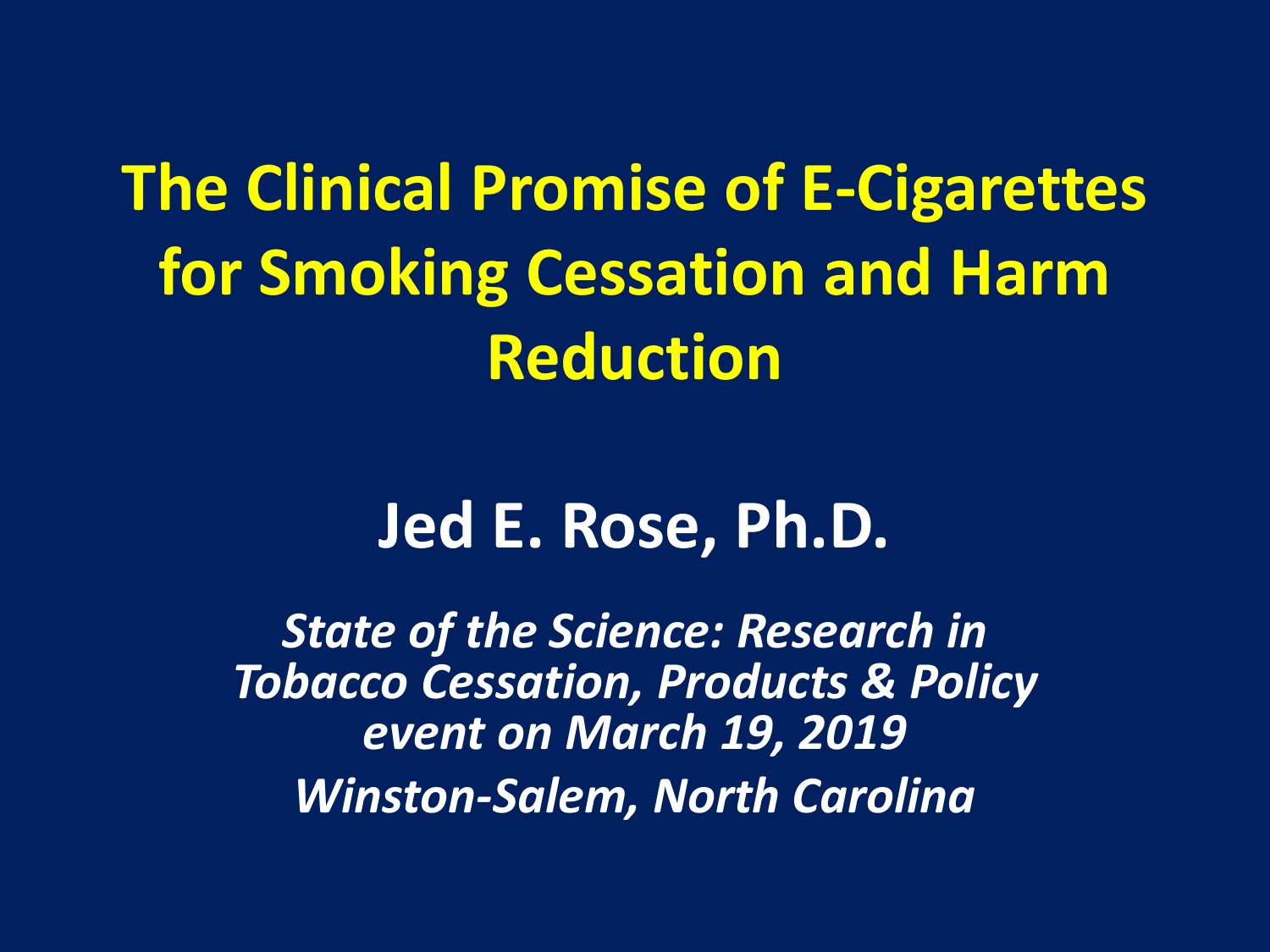## **Disclosures**

- **Research funding: Philip Morris International, Altria, JUUL Labs, Intratab Labs**
- **Consulting: Philip Morris International; Intratab Labs**
- **Patent purchase agreement in 2011 with Philip Morris International for nicotine inhalation system**

**All projects limited to the development and evaluation of** *reduced risk tobacco/nicotine products*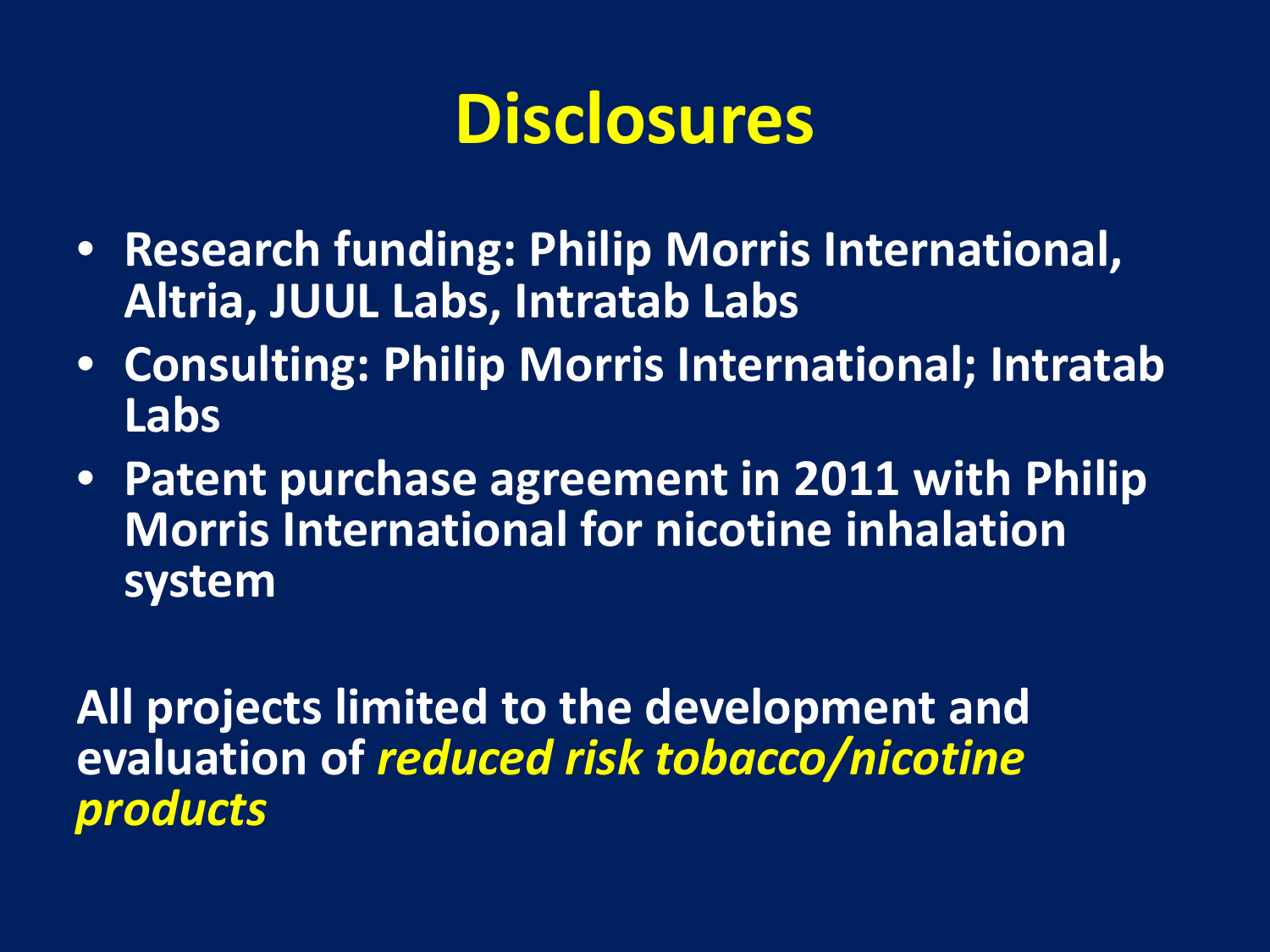Addiction / Volume 114, Issue 2

Letter to the Editor  $\theta$  Free Access

### Why we work with the tobacco industry

John R. Hughes X, Karl O. Fagerstrom, Jack E. Henningfield, Brad Rodu, Jed E. Rose, Saul Shiffman

First published: 15 October 2018 https://doi.org/10.1111/add.14461 Cited by: 3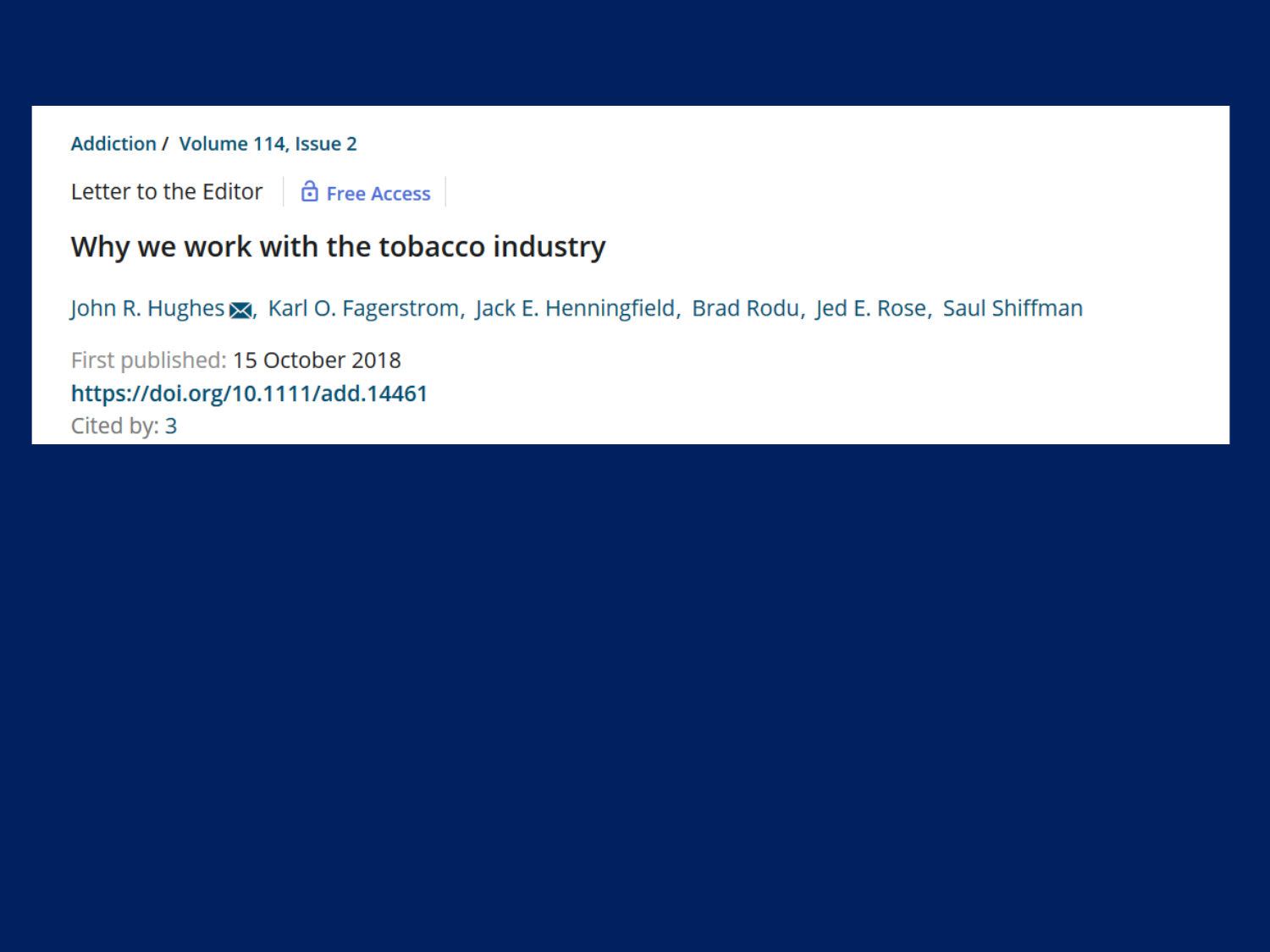**E-cigarettes and related technologies have enormous promise for smoking cessation and are likely to save millions of lives otherwise lost due to cigarette smoking.**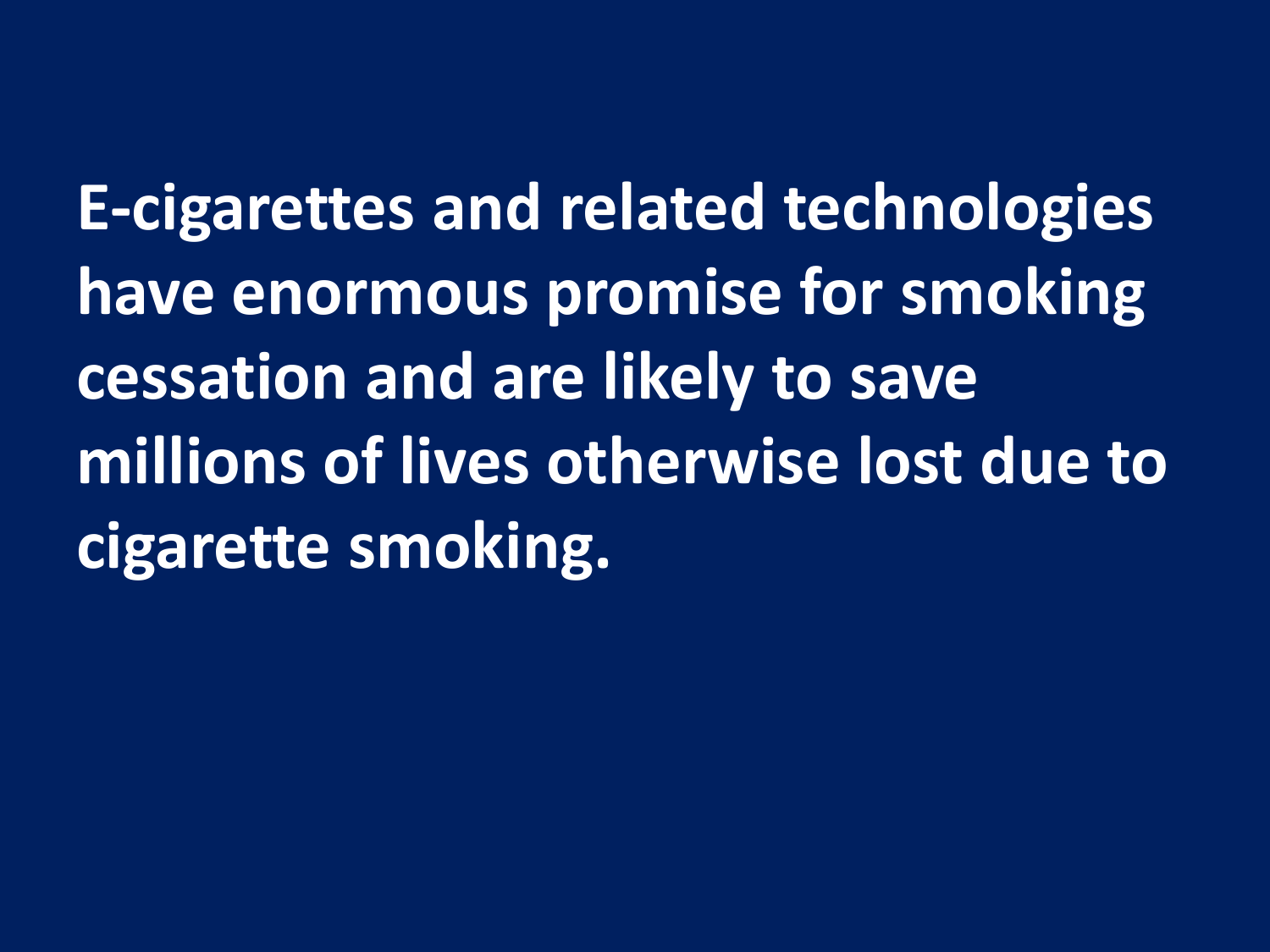# **Facts supporting efficacy of ecigarettes in smoking cessation**

- **Every form of nicotine replacement that has been studied--patch, gum, lozenge, nasal spray, vapor inhaler--has shown efficacy.**
- **Cochrane Reports have concluded, based on RCTs with first generation e-cigarette devices, that they are as efficacious as NRT for cessation and more efficacious in reducing smoking by >50%. https://www.cochranelibrary.com/cdsr/doi/10.1002/14651858.CD0102 16.pub3/media/CDSR/CD010216/CD010216.pdf**
- **Recent study found that e-cigarettes were approximately TWICE as efficacious as state-of-theart NRT. https://www.nejm.org/doi/10.1056/NEJMoa1808779**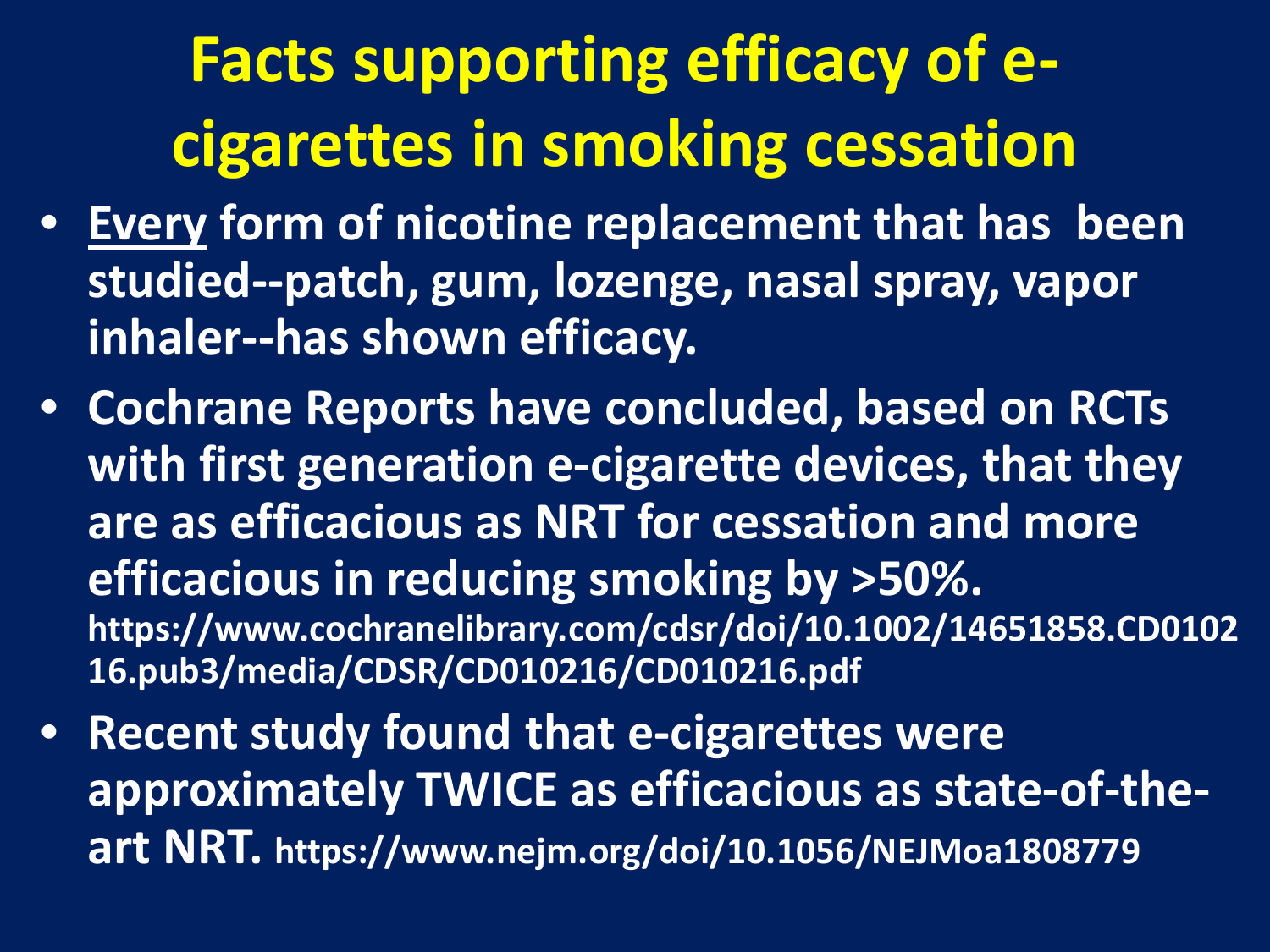#### **ORIGINAL ARTICLE**

## A Randomized Trial of E-Cigarettes versus Nicotine-**Replacement Therapy**

Peter Hajek, Ph.D., Anna Phillips-Waller, B.Sc., Dunja Przulj, Ph.D., Francesca Pesola, Ph.D., Katie Myers Smith, D.Psych., Natalie Bisal, M.Sc., Jinshuo Li, M.Phil., Steve Parrott, M.Sc., Peter Sasieni, Ph.D., Lynne Dawkins, Ph.D., Louise Ross, Maciej Goniewicz, Ph.D., Pharm.D., et al.

**February 14, 2019** N Engl | Med 2019; 380:629-637 DOI: 10.1056/NEJMoa1808779

> The 1-year abstinence rate was 18.0% in the ecigarette group, as compared with 9.9% in the nicotine-replacement group (relative risk, 1.83; 95% confidence interval [CI], 1.30 to 2.58; P<0.001).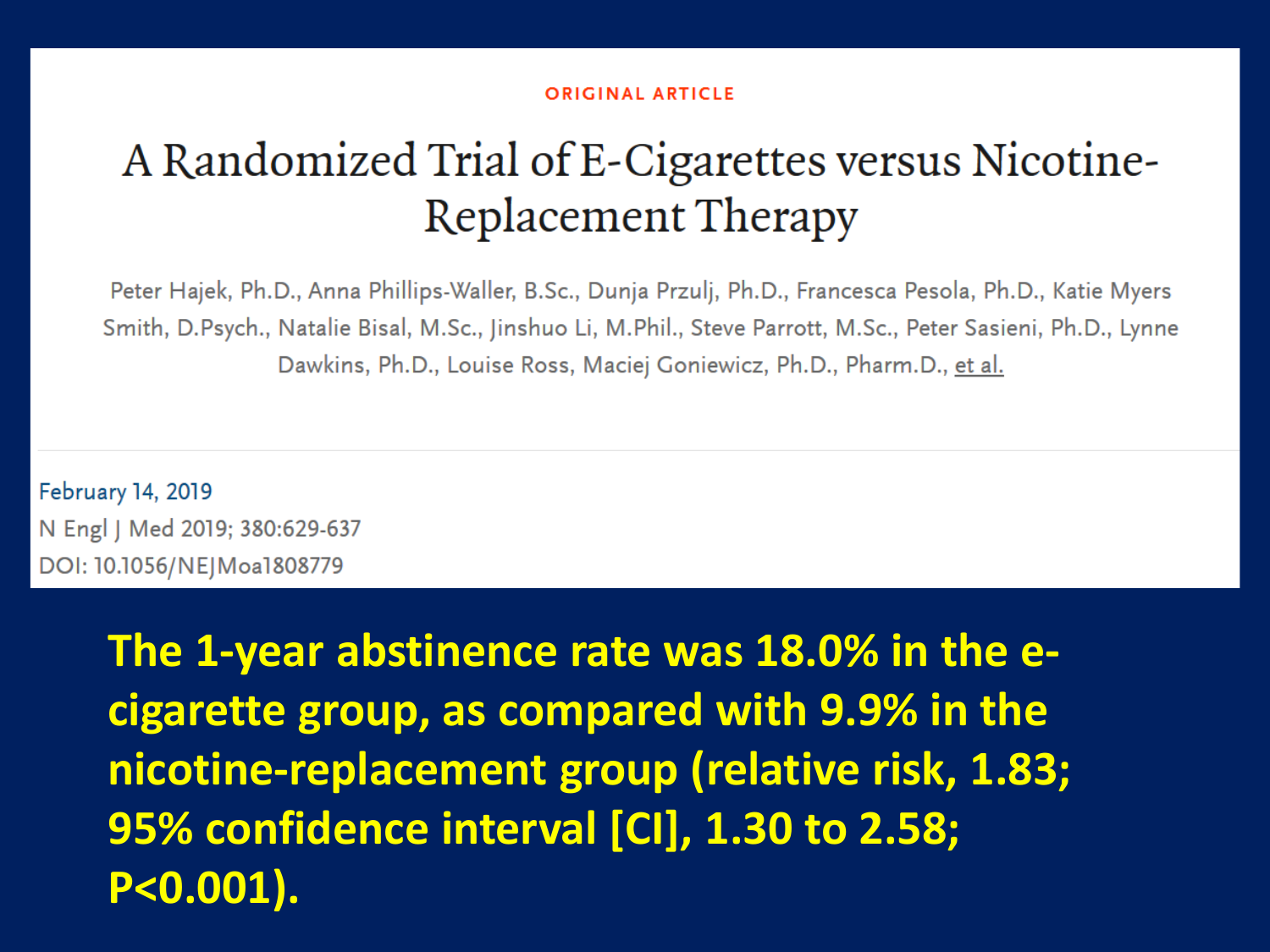**E-cigarettes and HARM REDUCTION**

*Surgeon General's Report, 2010*

**Combustion products in smoke, rather than nicotine, are responsible for most smoking related disease.**

**"Inhaling the complex chemical mixture of combustion compounds in tobacco smoke causes adverse health outcomes, particularly cancer and cardiovascular and pulmonary diseases, through mechanisms that include DNA damage, inflammation, and oxidative stress. "**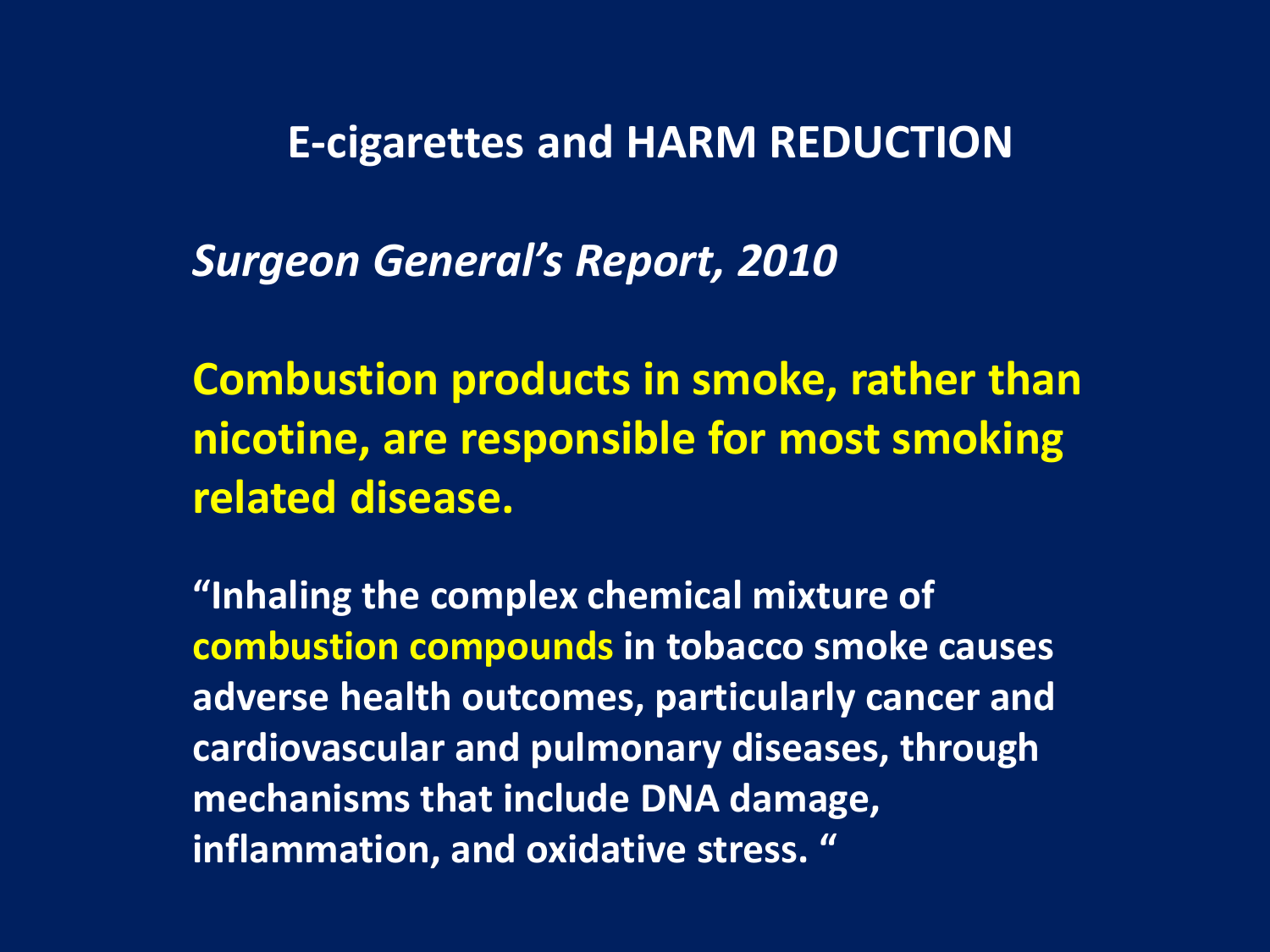JAMA Network Open. 2018;1(8):e185937. doi:10.1001/jamanetworkopen.2018.5937



#### **Original Investigation | Public Health**

### **Comparison of Nicotine and Toxicant Exposure in Users** of Electronic Cigarettes and Combustible Cigarettes

Maciej L. Goniewicz, PharmD, PhD; Danielle M. Smith, MPH; Kathryn C. Edwards, PhD; Benjamin C. Blount, PhD; Kathleen L. Caldwell, PhD; Jun Feng, PhD; Langing Wang, PhD; Carol Christensen, PhD; Bridget Ambrose, PhD; Nicolette Borek, PhD; Dana van Bemmel, PhD; Karen Konkel, PhD; Gladys Erives, PhD; Cassandra A. Stanton, PhD; Elizabeth Lambert, MSc; Heather L. Kimmel, PhD; Dorothy Hatsukami, PhD; Stephen S. Hecht, PhD; Raymond S. Niaura, PhD; Mark Travers, PhD; Charles Lawrence, PhD; Andrew J. Hyland, PhD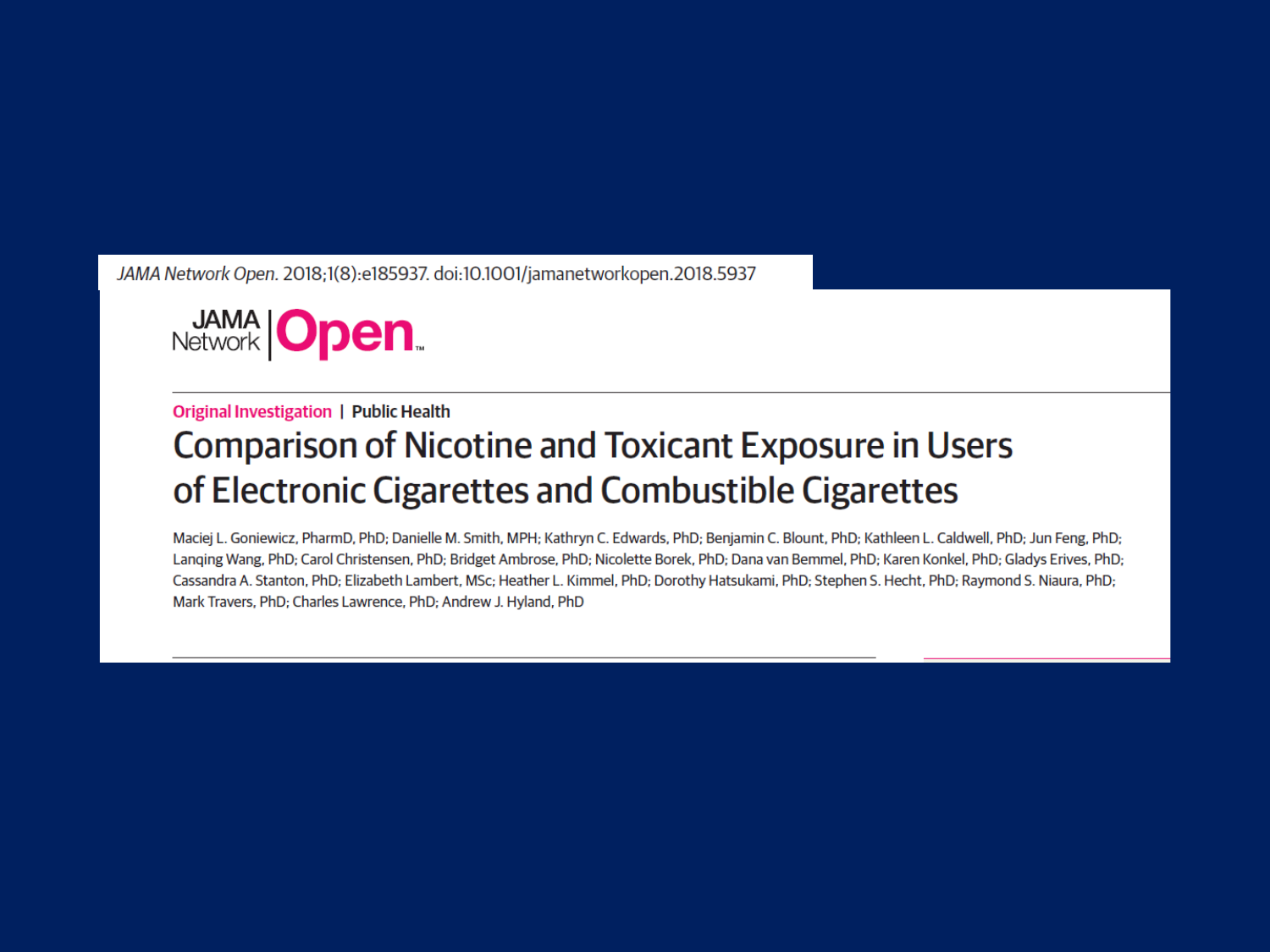

#### Figure 1. Biomarkers of Exposure Among Dual Users, Cigarette-Only Smokers, e-Cigarette-Only Users, and Never Users, Population Assessment of Tobacco and Health Study, Wave 1, 2013-2014 (N = 5105)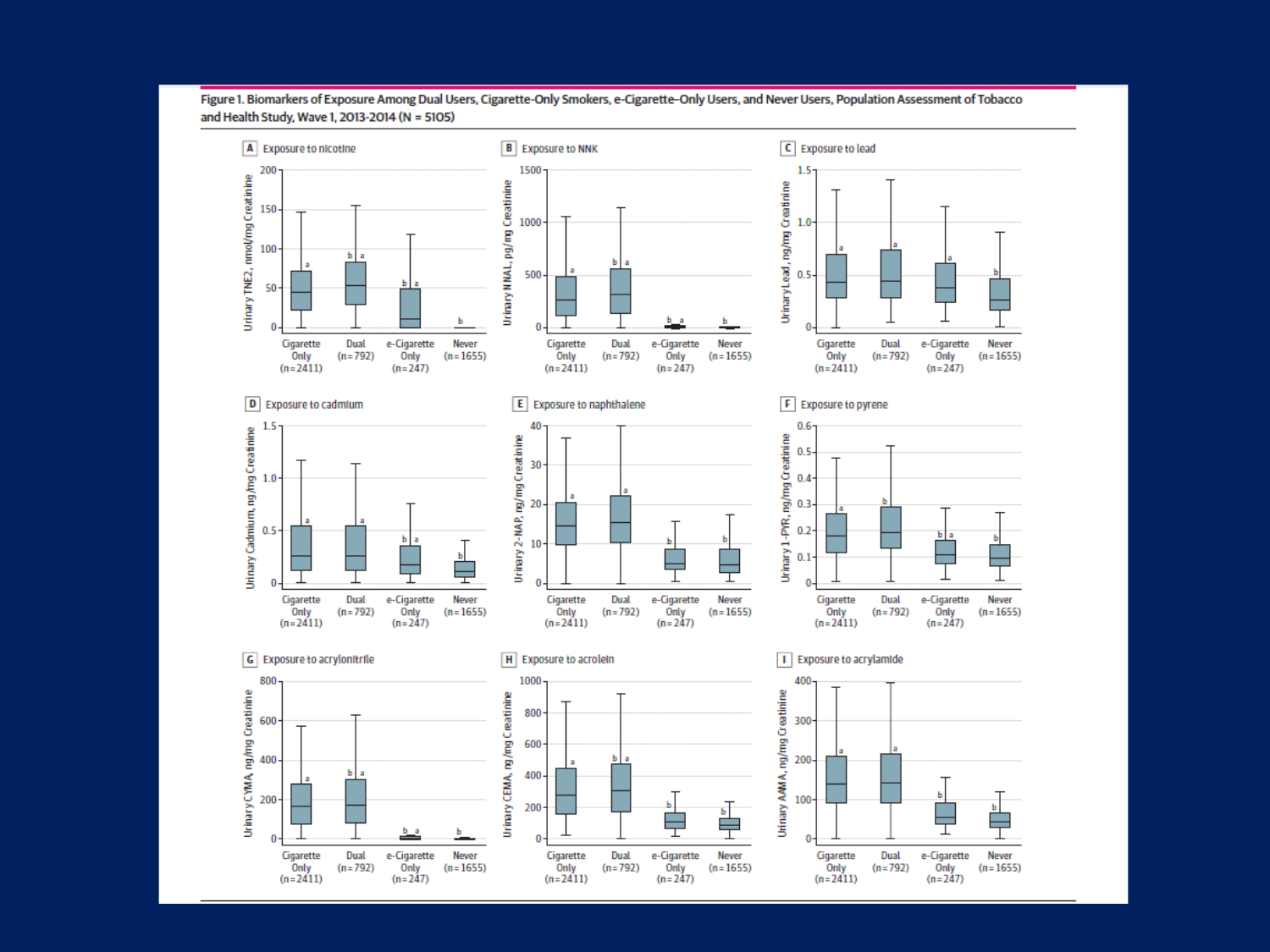# "Key points"???

### **Key Points**

**Question** Are electronic cigarette (e-cigarette) users exposed to known tobacco-related toxicants and, if so, how does the exposure compare with that of combusted tobacco cigarettes?

Findings In this population-based cohort study of 5105 participants, current exclusive e-cigarette users had greater concentrations of biomarkers of nicotine, tobacco-specific nitrosamines, volatile organic compounds, and metals compared with never tobacco users. However, these concentrations were lower than those observed in current exclusive cigarette smokers and dual users of both products.

Meaning Use of e-cigarettes appears to be associated with exposure to known tobacco-related toxicants, but the exposure is reduced compared with cigarette smoking.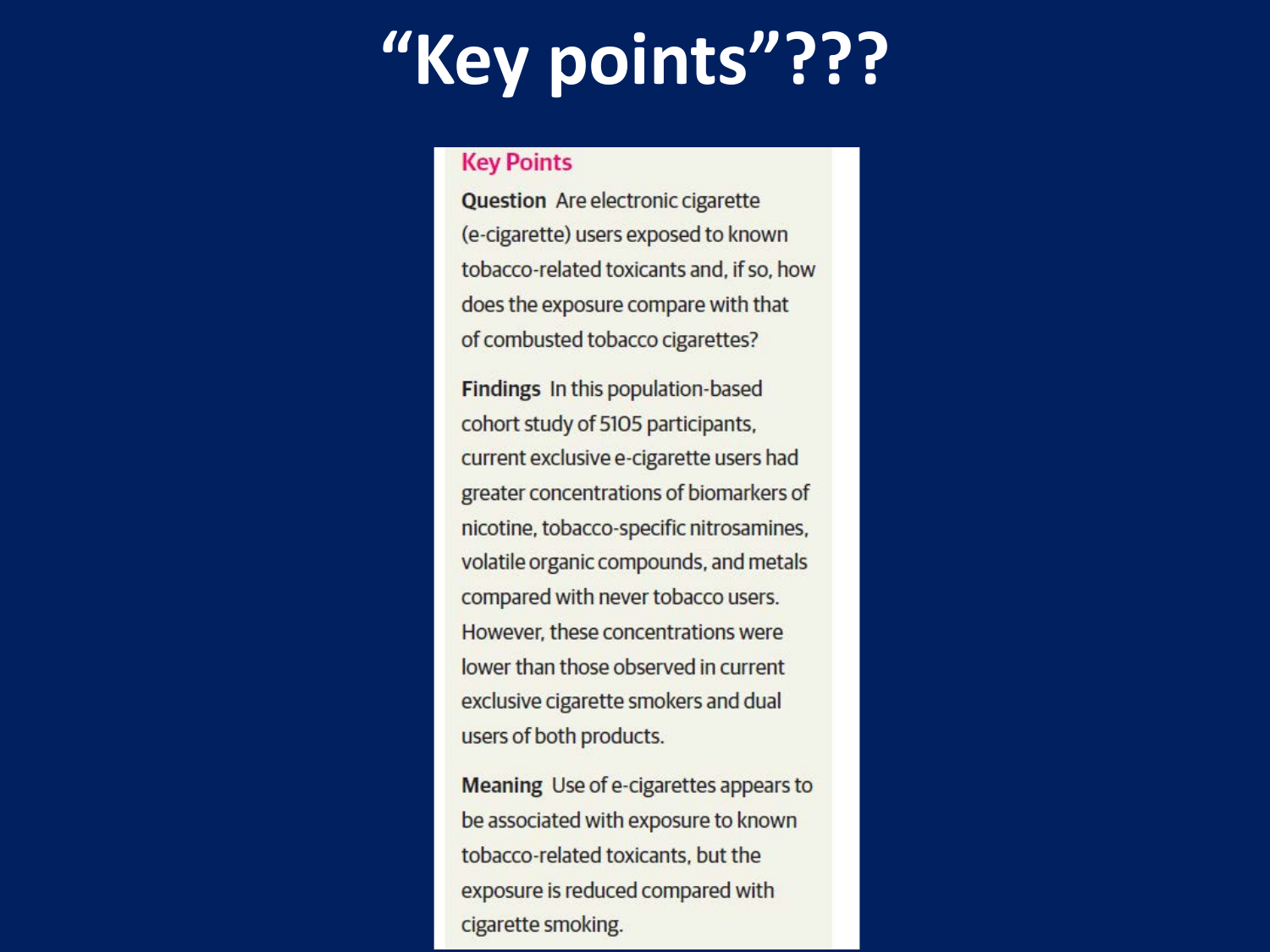### **Trends in US smokers' perceptions of the relative risks of noncombustible tobacco products vs. cigarettes**

Shiffman, et al., *Poster presented at the 2018 Society for Research on Nicotine and Tobacco Annual Meeting, February 21-24, 2018, Baltimore, MD:*